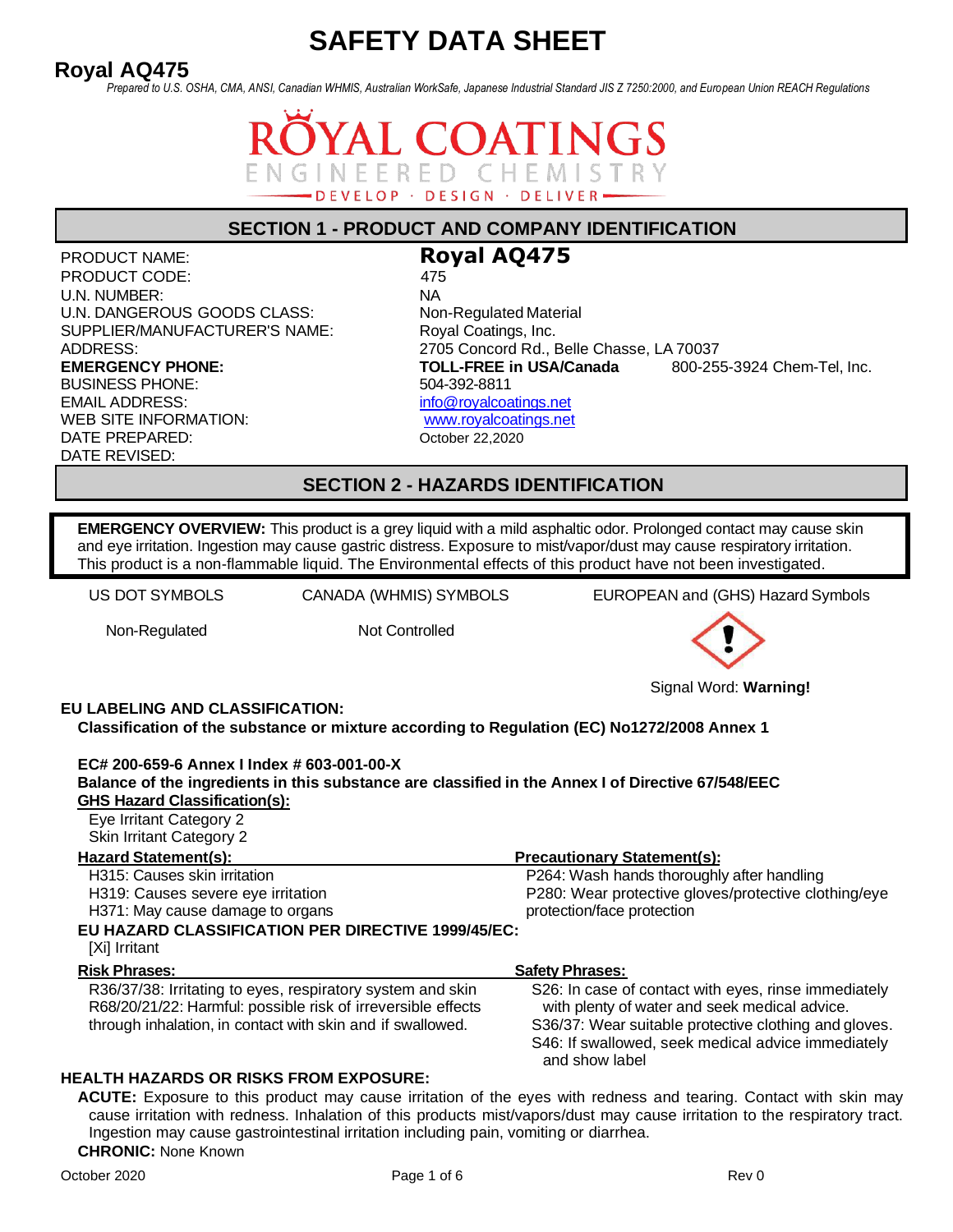# **Royal AQ475**

**TARGET ORGANS:** ACUTE: Eye, Respiratory System, Skin CHRONIC: None Known

### **SECTION 3 - COMPOSITION and INFORMATION ON INGREDIENTS**

| <b>HAZARDOUS INGREDIENTS:</b>                                         | CAS#       | <b>EINECS#</b> | ICSC#      | WT <sub>%</sub> | <b>HAZARD CLASSIFICATION:</b><br><b>RISK PHRASES</b>            |
|-----------------------------------------------------------------------|------------|----------------|------------|-----------------|-----------------------------------------------------------------|
| Acrylonitrile Polymer                                                 | 26300-99-2 |                |            | 80 - 90%        | HAZARD CLASSIFICATION: [Xi]<br>Irritant RISK PHRASES: R36/37/38 |
| Water                                                                 | 7732-18-5  | 231-791-2      | Not Listed | $10 - 20%$      | <b>HAZARD CLASSIFICATION:</b><br>None RISK PHRASES: None        |
| <b>Titanium Dioxide</b>                                               | 13463-67-7 | 236-675-5      | 0038       | 5-15%           | HAZARD CLASSIFICATION: [Xi]<br>Irritant RISK PHRASES: R36/38    |
| Oxirane Monobutyl Ether                                               | 9038-95-3  |                |            | $1 - 5%$        | HAZARD CLASSIFICATION: [Xi]<br>Irritant RISK PHRASES: R36/38    |
|                                                                       |            |                |            |                 |                                                                 |
|                                                                       |            |                |            |                 |                                                                 |
|                                                                       |            |                |            |                 |                                                                 |
| Balance of other ingredients are non-<br>hazardous or less than 1% in |            |                |            |                 |                                                                 |
|                                                                       |            |                |            |                 |                                                                 |

**NOTE:** ALL WHMIS required information is included in appropriate sections based on the ANSI Z400.1-2004 format. This product has been classified in accordance with the hazard criteria of the CPR and the MSDS contains all the information required by the CPR, EU Directives and the Japanese Industrial Standard *JIS Z 7250: 2000*.

## **SECTION 4 - FIRST-AID MEASURES**

Contaminated individuals of chemical exposure must be taken for medical attention if any adverse effect occurs. Rescuers should be taken for medical attention, if necessary. Take copy of label and MSDS to health professional with contaminated individual.

- **EYE CONTACT:** If product enters the eyes, open eyes while under gentle running water for at least 15 minutes. Seek medical attention if blurred vision occurs or irritation persists.
- **SKIN CONTACT:** Wash skin thoroughly after handling. Seek medical attention if irritation develops and persists. Remove contaminated clothing. Launder before re-use.
- **INHALATION:** If breathing becomes difficult, remove victim to fresh air. If necessary, use artificial respiration to support vital functions. Seek medical attention if breathing difficulty continues.
- **INGESTION:** If product is swallowed, call physician or poison control center for most current information. If professional advice is not available, do not induce vomiting. Never induce vomiting or give diluents (milk or water) to someone who is unconscious, having convulsions, or who cannot swallow. Seek medical advice. Take a copy of the label and/or MSDS with the victim to the health professional.
- **MEDICAL CONDITIONS AGGRAVATED BY EXPOSURE:** Pre-existing skin problems may be aggravated by prolonged exposure to this product.

**RECOMMENDATIONS TO PHYSICIANS:** Treat symptoms and reduce over-exposure.

#### **SECTION 5 - FIRE-FIGHTING MEASURES**

**FLASH POINT:** Non-Flammable **AUTOIGNITION TEMPERATURE:** Not Applicable **UNUSUAL FIRE AND EXPLOSION HAZARDS**: None Known

**FLAMMABLE LIMITS (in air by volume, %)**: Lower (LEL): NA Upper (UEL): NA **FIRE EXTINGUISHING MATERIALS**: Carbon dioxide, foam, dry chemical, halon.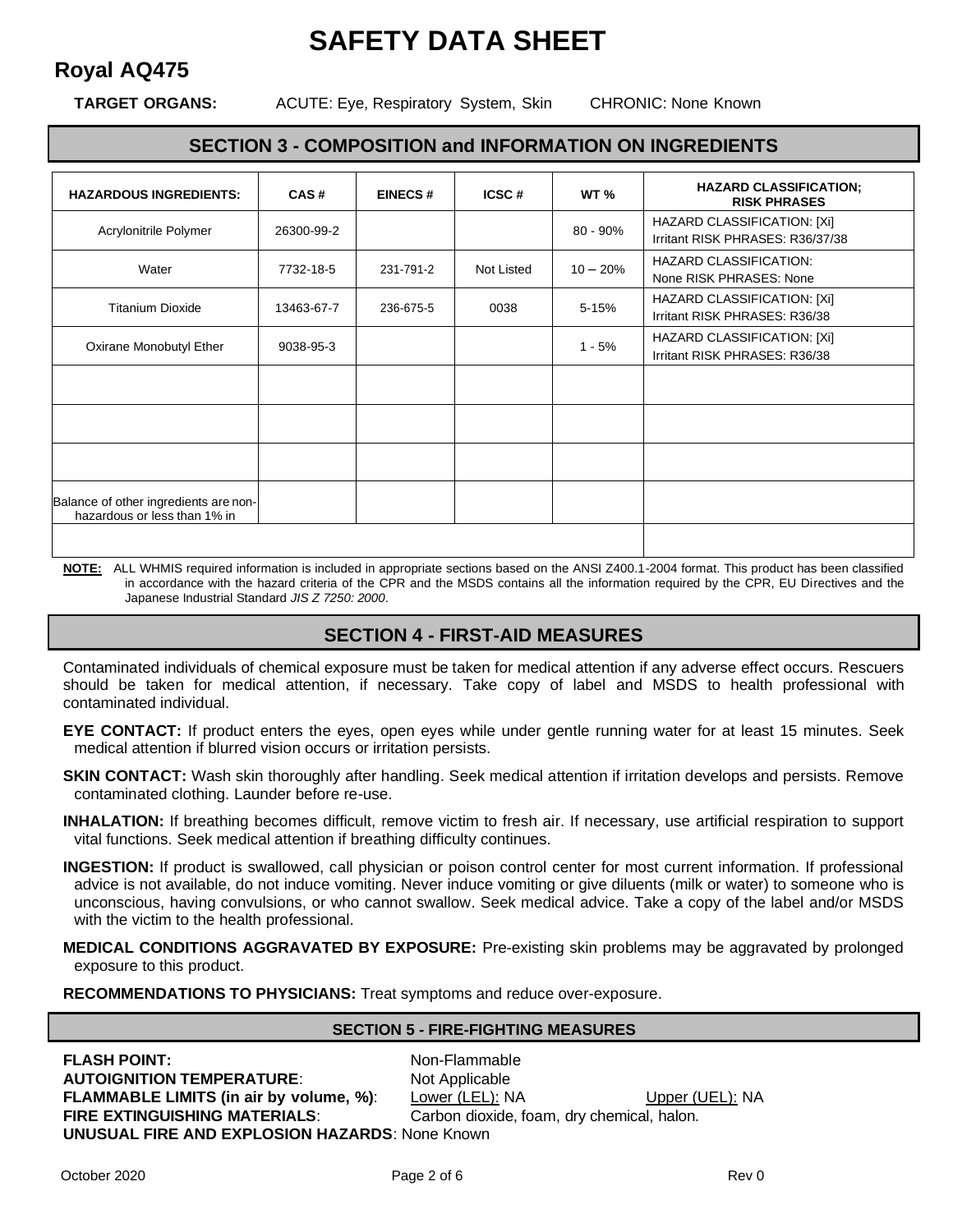# **Royal AQ475**

Explosion Sensitivity to Mechanical Impact: No Explosion Sensitivity to Static Discharge: No<br>**SPECIAL FIRE-FIGHTING PROCEDURES**: Inc

Incipient fire responders should wear eye protection. Structural firefighters must wear Self-Contained Breathing Apparatus and full protective equipment. Isolate materials not yet involved in the fire and protect personnel. Move containers from fire area if this can be done without risk; otherwise, cool with carefully applied water spray. If possible, prevent runoff water from entering storm drains, bodies of water, or other environmentally sensitive areas.





**Hazard Scale: 0** = Minimal **1** = Slight **2** = Moderate **3** = Serious **4** = Severe \* = Chronic hazard

## **SECTION 6 - ACCIDENTAL RELEASE MEASURES**

#### **SPILL AND LEAK RESPONSE:** Personnel should be trained for spill response operations.

**SPILLS:** Contain spill if safe to do so. Eliminate all sources of ignition. Prevent entry into drains, sewers, and other waterways. Soak up with an absorbent material and place in an appropriate container for disposal. Dispose of in accordance with applicable Federal, State, and local procedures (see Section 13, Disposal Considerations).

#### **SECTION 7 - HANDLING and STORAGE**

**WORK PRACTICES AND HYGIENE PRACTICES:** As with all chemicals, avoid getting this product ON YOU or IN YOU. Wash thoroughly after handling this product. Do not eat, drink, smoke, or apply cosmetics while handling this product. Avoid breathing vapors/mists/sprays generated by this product. Use in a well-ventilated location. Remove contaminated clothing immediately.

**STORAGE AND HANDLING PRACTICES:** Containers of this product must be properly labeled. Store containers in a cool, dry location away from heat and sources of ignition. Protect against static discharges. Keep container tightly closed when not in use. Store away from incompatible materials.

## **SECTION 8 - EXPOSURE CONTROLS - PERSONAL PROTECTION**

#### **EXPOSURE LIMITS/GUIDELINES:**

| <b>Chemical Name</b>    | CAS#       | <b>ACGIH TWA</b> | <b>OSHA TWA</b>  |
|-------------------------|------------|------------------|------------------|
| Acrylonitrile Polymer   | 26300-99-2 | Not Listed       | Not Listed       |
| Water                   | 7732-18-5  | Not Listed       | Not Listed       |
| <b>Titanium Dioxide</b> | 13463-67-7 | 10 mg/m $3$ Dust | 15 mg/m $3$ Dust |
| Oxirane Monobutyl Ether | 9038-95-3  | Not Listed       | Not Listed       |
|                         |            |                  |                  |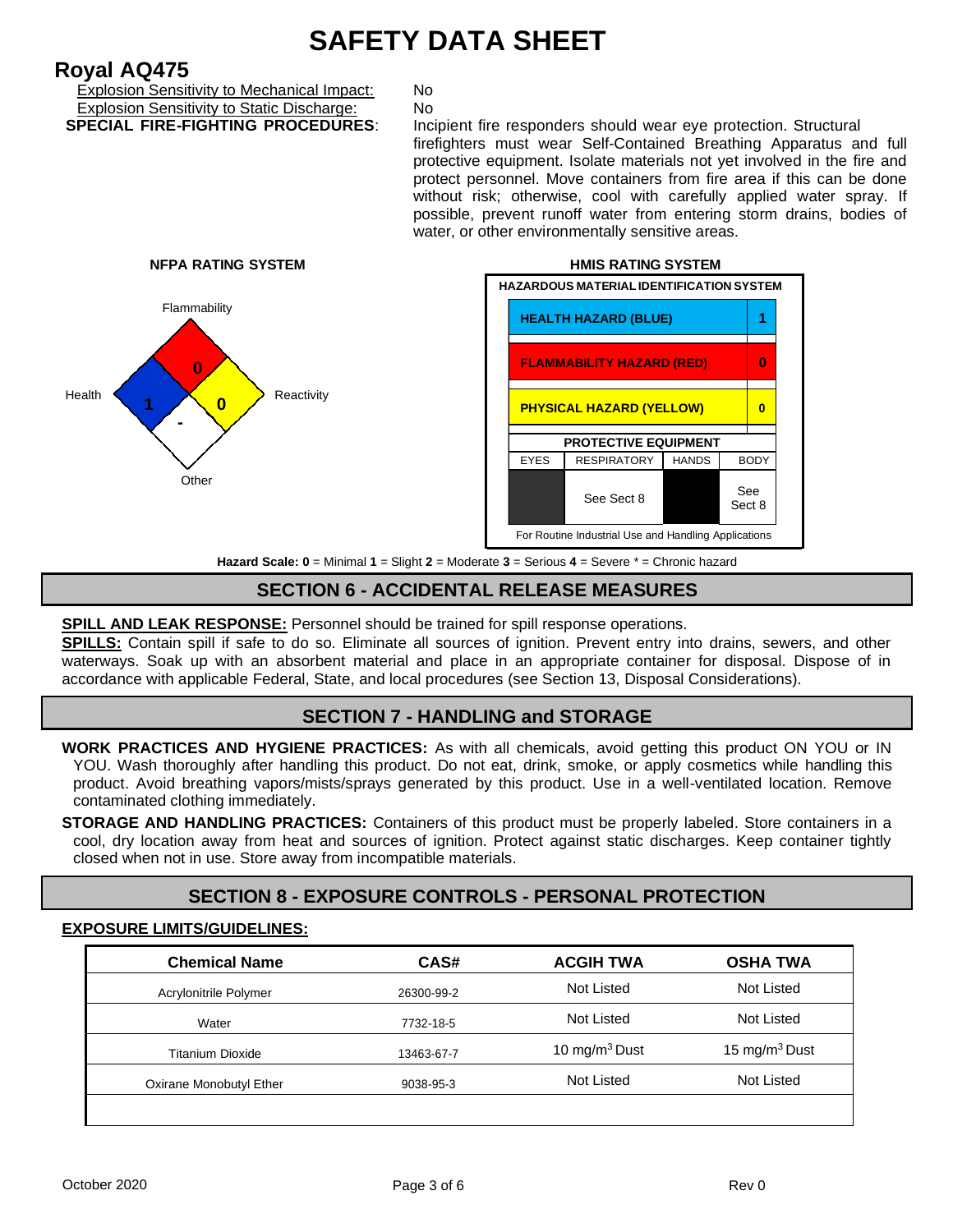# **Royal AQ475**

Currently, International exposure limits are not established for the components of this product. Please check with competent authority in each country for the most recent limits in place.

**VENTILATION AND ENGINEERING CONTROLS:** Use with adequate ventilation to ensure exposure levels are maintained below the limits provided below. Use local exhaust ventilation to control airborne mist/vapor/dust. Ensure eyewash/safety shower stations are available near areas where this product is used.

*The following information on appropriate Personal Protective Equipment is provided to assist employers in complying with OSHA regulations found in 29 CFR Subpart I (beginning at 1910.132) or equivalent standard of Canada, or standards of EU member states (including EN 149 for respiratory PPE, and EN 166 for face/eye protection), and those of Japan. Please reference applicable regulations and standards for relevant details.*

- **RESPIRATORY PROTECTION:** Maintain airborne contaminant concentrations below guidelines listed above, if applicable. If necessary, use only respiratory protection authorized in the U.S. Federal OSHA Respiratory Protection Standard (29 CFR 1910.134), equivalent U.S. State standards, Canadian CSA Standard Z94.4-93, the European Standard EN149, or EU member states.
- **EYE PROTECTION:** Splash goggles or safety glasses with side shields recommended. If necessary, refer to U.S. OSHA 29 CFR 1910.133, Canadian Standards, and the European Standard EN166, Australian Standards, or relevant Japanese Standards.
- **HAND PROTECTION:** Compatible protective gloves recommended. Wash hands after removing gloves. If necessary, refer to U.S. OSHA 29 CFR 1910.138, the European Standard DIN EN 374, the appropriate Standards of Canada, Australian Standards, or relevant Japanese Standards.
- **BODY PROTECTION:** Use body protection appropriate to prevent contact (e.g. lab coat, overalls). If necessary, refer to appropriate Standards of Canada, or appropriate Standards of the EU, Australian Standards, or relevant Japanese Standards.

## **SECTION 9 - PHYSICAL and CHEMICAL PROPERTIES**

**PHYSICAL STATE:** Liquid **APPEARANCE & ODOR:** White liquid with a mild odor. **ODOR THRESHOLD (PPM):** Not Available **VAPOR PRESSURE (mmHg):** Not Available **VAPOR DENSITY (AIR=1):** Not Available **EVAPORATION RATE (nBuAc = 1):** Not Available **BOILING POINT (C°):** 212°F **FREEZING POINT (C°):** Not Available **pH:** 9 -10 **SPECIFIC GRAVITY 20°C: (WATER =1)** 1.06 **SOLUBILITY IN WATER (%)** Complete **VOC:** <1%

## **SECTION 10 - STABILITY and REACTIVITY**

**STABILITY: Product is stable** 

**DECOMPOSITION PRODUCTS:** When heated to decomposition this product produces Oxides of carbon (COx). **MATERIALS WITH WHICH SUBSTANCE IS INCOMPATIBLE:** Strong oxidizing agents, and acids. **HAZARDOUS POLYMERIZATION:** Will not occur.

**CONDITIONS TO AVOID:** Contact with incompatible materials.

## **SECTION 11 - TOXICOLOGICAL INFORMATION**

**TOXICITY DATA:** Toxicity data available for mixture:

No LD/LC50 Data Available

**SUSPECTED CANCER AGENT:** None of the ingredients are found on the following lists: FEDERAL OSHA Z LIST, NTP, CAL/OSHA, IARC and therefore is not considered to be, nor suspected to be a cancer-causing agent by these agencies.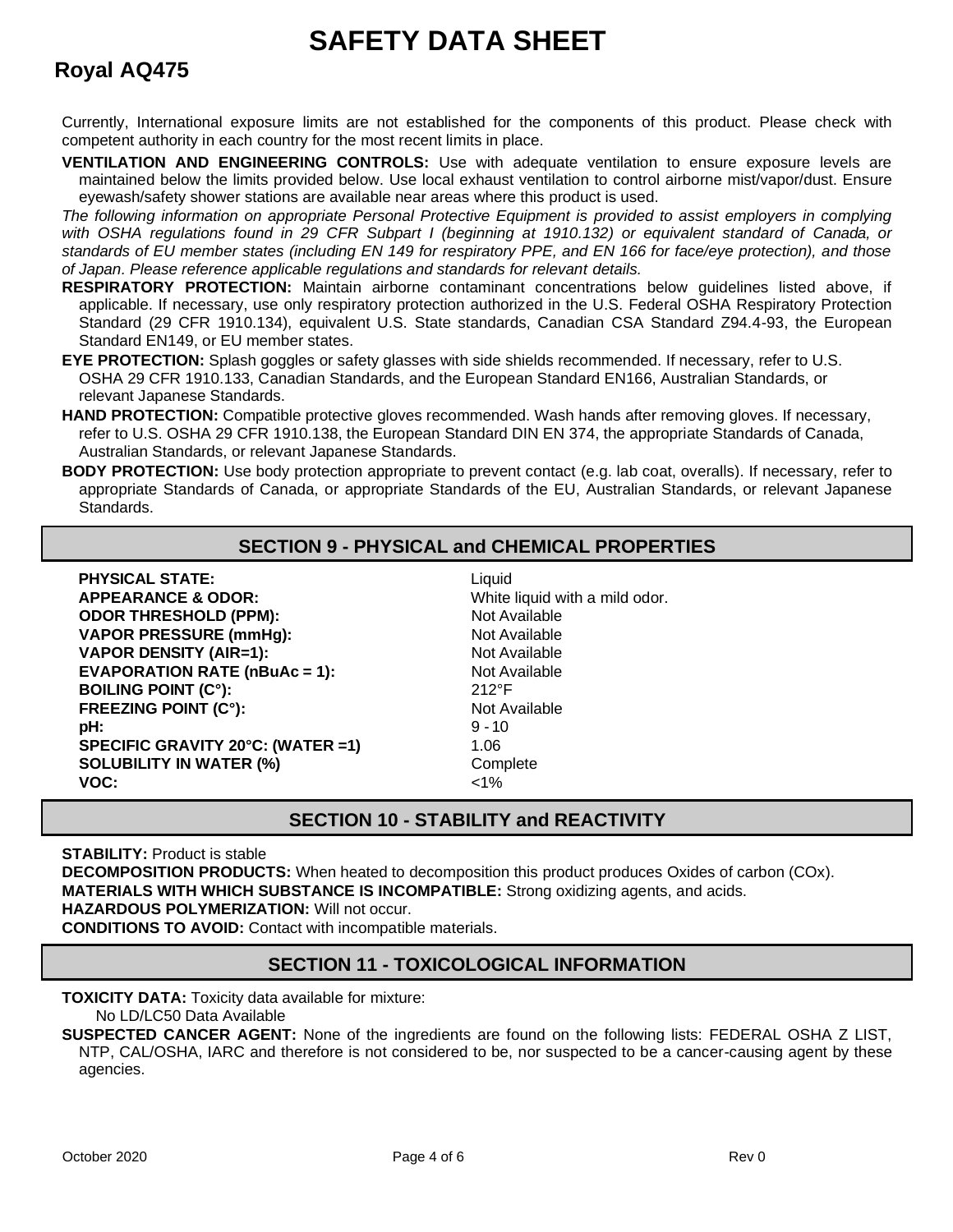## **Royal AQ475**

**IRRITANCY OF PRODUCT:** Contact with this product can be irritating to exposed skin, eyes and respiratory system. **SENSITIZATION OF PRODUCT:** This product is not considered a sensitizer. **REPRODUCTIVE TOXICITY INFORMATION:** No data available

## **SECTION 12 - ECOLOGICAL INFORMATION**

#### **ALL WORK PRACTICES MUST BE AIMED AT ELIMINATING ENVIRONMENTAL CONTAMINATION.**

**ENVIRONMENTAL STABILITY:** No Data available at this time.

**EFFECT OF MATERIAL ON PLANTS or ANIMALS:** No evidence is currently available on this product's effects on plants or animals.

**EFFECT OF CHEMICAL ON AQUATIC LIFE:** No evidence is currently available on this product's effects on aquatic life.

### **SECTION 13 - DISPOSAL CONSIDERATIONS**

**PREPARING WASTES FOR DISPOSAL:** Waste disposal must be in accordance with appropriate Federal, State, and local regulations, those of Canada, Australia, EU Member States and Japan.

### **SECTION 14 - TRANSPORTATION INFORMATION**

**US DOT; IATA; IMO; ADR:**

**THIS PRODUCT IS NOT HAZARDOUS AS DEFINED BY 49 CFR 172.101 BY THE U.S. DEPARTMENT OF TRANSPORTATION.**

**PROPER SHIPPING NAME:** Non-Regulated Material

**HAZARD CLASS NUMBER and DESCRIPTION:** None

**UN IDENTIFICATION NUMBER:** NA

**PACKING GROUP:** NA

**DOT LABEL(S) REQUIRED:** NA

**NORTH AMERICAN EMERGENCY RESPONSE GUIDEBOOK NUMBER (2004):** NA

**MARINE POLLUTANT:** None of the ingredients are classified by the DOT as a Marine Pollutant (as defined by 49 CFR 172.101, Appendix B)

U.S. DEPARTMENT OF TRANSPORTATION (DOT) SHIPPING REGULATIONS:

This product is not classified as dangerous goods, per U.S. DOT regulations, under 49 CFR 172.101. TRANSPORT CANADA, TRANSPORTATION OF DANGEROUS GOODS REGULATIONS:

This product is not classified as Dangerous Goods, per regulations of Transport Canada.

INTERNATIONAL AIR TRANSPORT ASSOCIATION (IATA):

This product is not classified as Dangerous Goods, by rules of IATA:

INTERNATIONAL MARITIME ORGANIZATION (IMO) DESIGNATION:

This product is not classified as Dangerous Goods by the International Maritime Organization.

EUROPEAN AGREEMENT CONCERNING THE INTERNATIONAL CARRIAGE OF DANGEROUS GOODS BY ROAD (ADR):

This product is not classified by the United Nations Economic Commission for Europe to be dangerous goods.

## **SECTION 15 - REGULATORY INFORMATION**

#### **UNITED STATES REGULATIONS**

**SARA REPORTING REQUIREMENTS:** This product is subject to the reporting requirements of Sections 302, 304 and 313 of Title III of the Superfund Amendments and Reauthorization Act., as follows: None

**TSCA:** All components in this product are listed on the US Toxic Substances Control Act (TSCA) inventory of

## chemicals.

**SARA 311/312:**

Acute Yes Chronic Health: No Fire: No Reactivity: No

Health:

**U.S. SARA THRESHOLD PLANNING QUANTITY:** There are no specific Threshold Planning Quantities for this product. The default Federal MSDS submission and inventory requirement filing threshold of 10,000 lb (4,540 kg) may apply, per 40 CFR 370.20.

**U.S. CERCLA REPORTABLE QUANTITY (RQ):** None **CALIFORNIA SAFE DRINKING WATER AND TOXIC ENFORCEMENT ACT (PROPOSITION 65):** This product contains ingredients are on the California Proposition 65 lists.

October 2020 Page 5 of 6 Rev 0